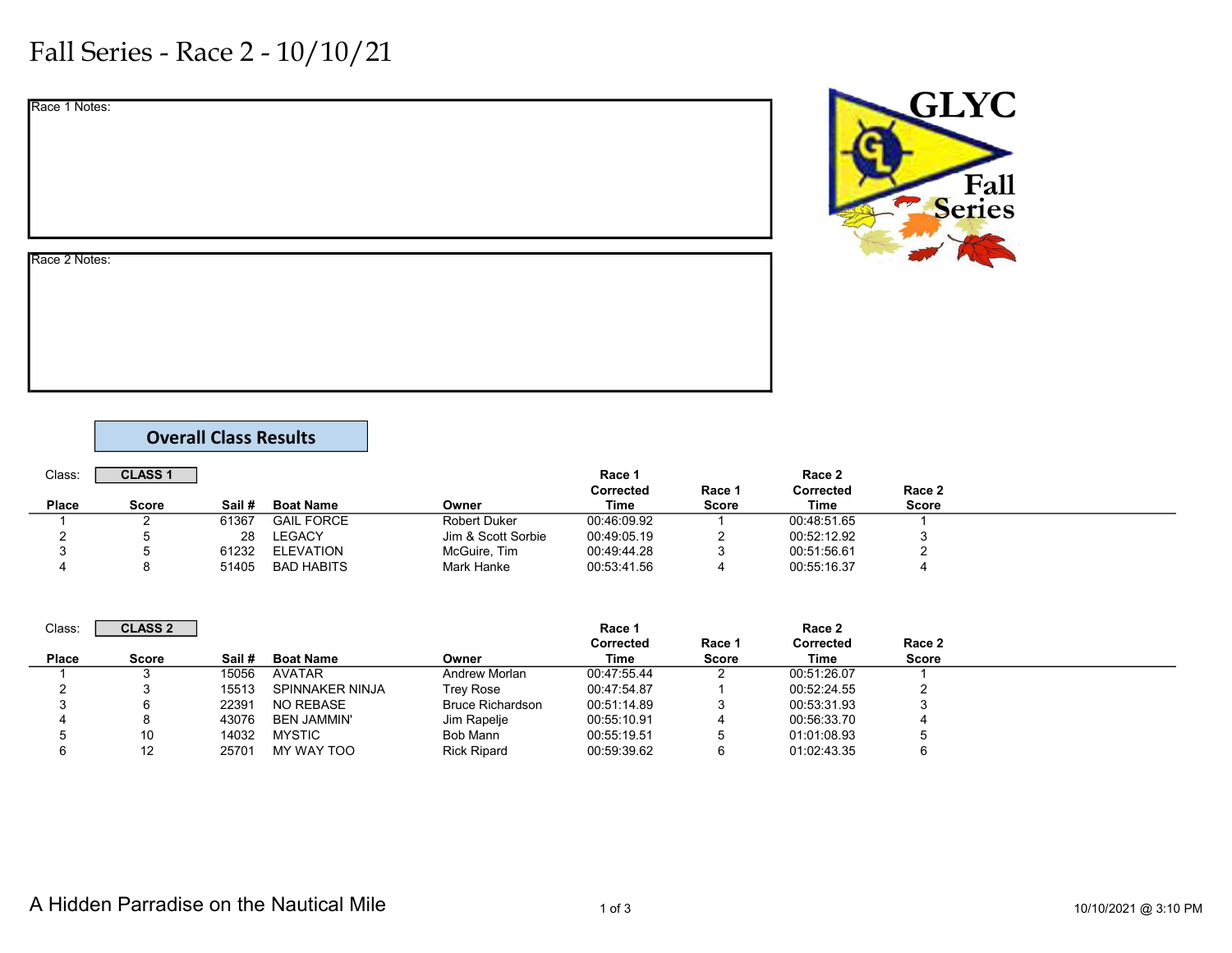## Fall Series - Race 2 - 10/10/21

|        | <b>Race 1 Class Results</b> |       |                                                                            |                                    |                   |           |                   |               |                |                  |
|--------|-----------------------------|-------|----------------------------------------------------------------------------|------------------------------------|-------------------|-----------|-------------------|---------------|----------------|------------------|
| Class: | <b>CLASS 1</b>              |       | <b>Start Time:</b><br>Distance: (nm)<br>1st Finish Time:<br>TLE at:        | 11:00<br>4.40<br>11:45:06<br>13:30 |                   |           |                   | <b>Finish</b> | <b>Elapsed</b> | <b>Corrected</b> |
|        | <b>Place</b>                | Sail# | <b>Boat Name</b>                                                           | Owner                              | Club              | Rating    | <b>Boat</b>       | <b>Time</b>   | Time           | Time             |
|        |                             | 61367 | <b>GAIL FORCE</b>                                                          | <b>Robert Duker</b>                | <b>CSYC</b>       | 78 [ S ]  | <b>BEN 36.7</b>   | 11:45:06      | 00:45:06       | 00:46:09.92      |
|        | $\overline{2}$              | 28    | <b>LEGACY</b>                                                              | Jim & Scott Sorbie                 | <b>GLYC GUEST</b> | 87 [S]    | <b>J88</b>        | 11:48:38      | 00:48:38       | 00:49:05.19      |
|        | 3                           | 61232 | <b>ELEVATION</b>                                                           | McGuire, Tim                       | GLYC/LSSC         | 57 [ S ]  | J112E             | 11:46:59      | 00:46:59       | 00:49:44.28      |
|        | $\overline{4}$              | 51405 | <b>BAD HABITS</b>                                                          | Mark Hanke                         | <b>GLYC GUEST</b> | 60 [ A ]  | BENETEAU 40.7     | 11:50:58      | 00:50:58       | 00:53:41.56      |
| Class: | <b>CLASS 2</b>              |       | <b>Start Time:</b><br>Distance: (nm)<br><b>1st Finish Time:</b><br>TLE at: | 11:05<br>4.40<br>11:55:17<br>13:35 |                   |           |                   |               |                |                  |
|        |                             |       |                                                                            |                                    |                   |           |                   | <b>Finish</b> | <b>Elapsed</b> | <b>Corrected</b> |
|        | <b>Place</b>                | Sail# | <b>Boat Name</b>                                                           | Owner                              | Club              | Rating    | <b>Boat</b>       | <b>Time</b>   | Time           | Time             |
|        |                             | 15513 | SPINNAKER NINJA                                                            | Trey Rose                          | <b>GLYC GUEST</b> | 195 [S]   | <b>LIGHTNING</b>  | 12:00:26      | 00:55:26       | 00:47:54.87      |
|        | $\overline{2}$              | 15056 | <b>AVATAR</b>                                                              | Andrew Morlan                      | <b>GLYC GUEST</b> | 125 [S]   | <b>SANTANA 35</b> | 11:55:17      | 00:50:17       | 00:47:55.44      |
|        | 3                           | 22391 | NO REBASE                                                                  | <b>Bruce Richardson</b>            | <b>GLYC GUEST</b> | 126 [S]   | <b>TARTEN 10</b>  | 11:58:51      | 00:53:51       | 00:51:14.89      |
|        | 4                           | 43076 | <b>BEN JAMMIN'</b>                                                         | Jim Rapelje                        | <b>GLYC</b>       | 126 [ S ] | <b>SANTANA 35</b> | 12:02:59      | 00:57:59       | 00:55:10.91      |
|        | 5                           | 14032 | <b>MYSTIC</b>                                                              | Bob Mann                           | GLYC/LSSC         | 135 [S]   | C&C 35            | 12:03:54      | 00:58:54       | 00:55:19.51      |
|        | 6                           | 25701 | MY WAY TOO                                                                 | <b>Rick Ripard</b>                 | GLYC/LSSC         | 147 [ A ] | CATALINA 36       | 12:09:37      | 01:04:37       | 00:59:39.62      |